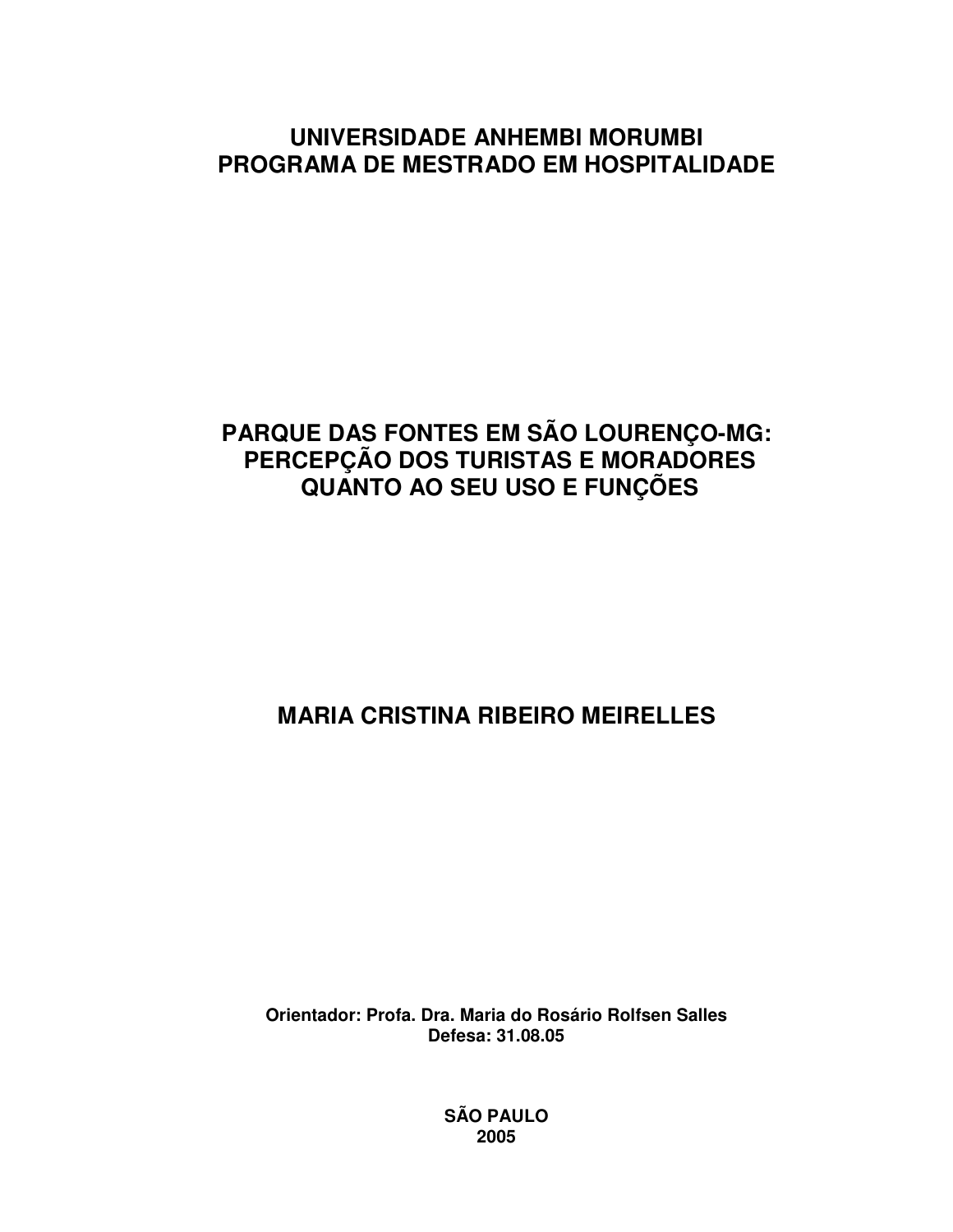#### **RESUMO**

Pretende-se neste trabalho, caracterizar o uso do Parque das Fontes e o dimensionamento de sua importância ao longo do tempo, tomando como base os pressupostos teóricos do turismo de saúde, da hospitalidade e do desenvolvimento sustentável. Para isso, buscou-se considerar os impactos decorrentes da exploração dos recursos minerais em parques urbanos, e, no caso específico, identificar sua implicação para o turismo e a hospitalidade local. O objeto de estudo da pesquisa é o uso público do Parque das Fontes, administrado pela iniciativa privada, situado no centro da cidade de São Lourenço, no Sul de Minas Gerais, município considerado pólo do Circuito Turístico das Águas. Como procedimento metodológico, utilizou-se a pesquisa com entrevistas fechadas e abertas. Para aplicação dos questionários e entrevistas adotou-se a conduta semi-estruturada, a partir da escolha intencional dos grupos a serem entrevistados. A pesquisa com os turistas e moradores objetivou traçar o perfil desses usuários e sua percepção quanto ao uso turístico das águas minerais no Parque das Fontes. Buscou-se ainda, depoimento de representantes locais, no que se refere às tendências atuais do uso do parque, quanto ao potencial hidromineral e o seu aproveitamento para o turismo em São Lourenço. A identificação de diferentes visões sobre a importância da preservação das águas minerais e o estudo sobre o uso do Parque, evidenciaram a necessidade de uma readequação das atividades econômicas e turísticas do Parque das Fontes, de forma a privilegiar a saúde, o bem-estar, e o desenvolvimento sustentável.

Palavras-chave: São Lourenço. Turismo de Saúde. Hospitalidade. Desenvolvimento Sustentável. Parque das Fontes.